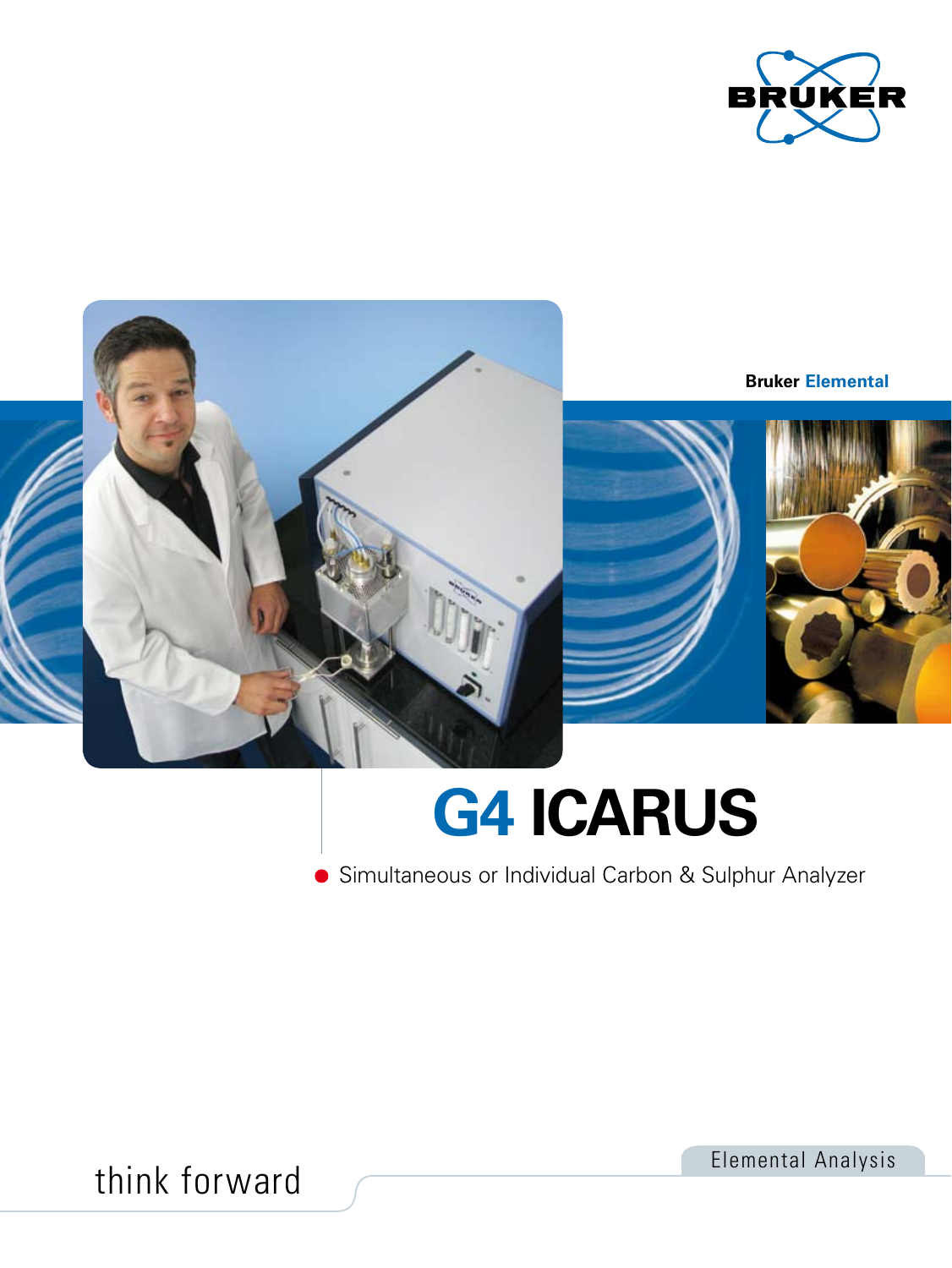### **G4 ICARUS with High Frequency Furnace**

### **Steel plants, foundries and other demanding metal industries require high-performance carbon / sulphur analysis**

Mechanical properties of solids are defined and influenced by their chemical composition. Certain elements have positive or negative effects on the material's properties. Consequently the control of these elements helps to improve and maintain product quality. Today analytical instruments offer accurate and rapid methods to analyse and monitor element concentrations from the raw material to the finished product.

Especially Carbon and Sulphur have considerable influence on the chemical, physical and mechanical properties of steel and cast iron. The various ferrous applications require specific contents of these elements differing over wide ranges. The concentrations must be in exact compliance with the material specifications.

The sample, placed in a ceramic crucible, is introduced into a HF induction furnace and combusted in an oxygen stream. The resulting reaction gases CO<sub>2</sub> and SO<sub>2</sub> are measured by selective and sensitive NDIR detectors.



Determination of Carbon and Sulphur is gaining importance for other materials, too. Particularly for non-ferrous metals such as Copper, Titanium, Zirconium, and ferrous alloys, it is necessary to know the content of Carbon and Sulphur. This also applies to non-metallic materials, e.g. ores, inorganic chemicals and even coal and other fuels.

In steel production, particularly in the case of stainless steels, knowledge of the composition of the molten steel is very important for obtaining the desired quality. Considerations of economic efficiency demand that the basic and alloying components must be selected on price optimizing terms.

Modern smelting procedures operate with progressively shorter smelting times and technological advances on the consumer´s side impose increasingly smaller tolerances on the individual elements in the steel product. This calls for faster and more accurate analyses to meet these requirements.

The samples taken from the furnace must constitute a representative cross-section of the bath, irrespective of whether the melt is 50 tons or less than 50 kg. The importance of this problem is evident on consideration that only a small portion of the substance is evaluated. Compared to other methods considerable larger amounts of the substance are analysed using the combustion method.

A transition of method has taken place here in recent years, away from the former practice of manual sample taking with scaled cubes to the modern practice using evacuated tubes for the Carbon and Sulphur determination and the use of dipper probes for the analysis with the aid of X-ray fluorescence or emission spectroscopy. Carbon and Sulphur can be analyzed in these samples, too. Many investigations have been carried out and published in recent years on the improvement and rationalization of the sample taking procedure.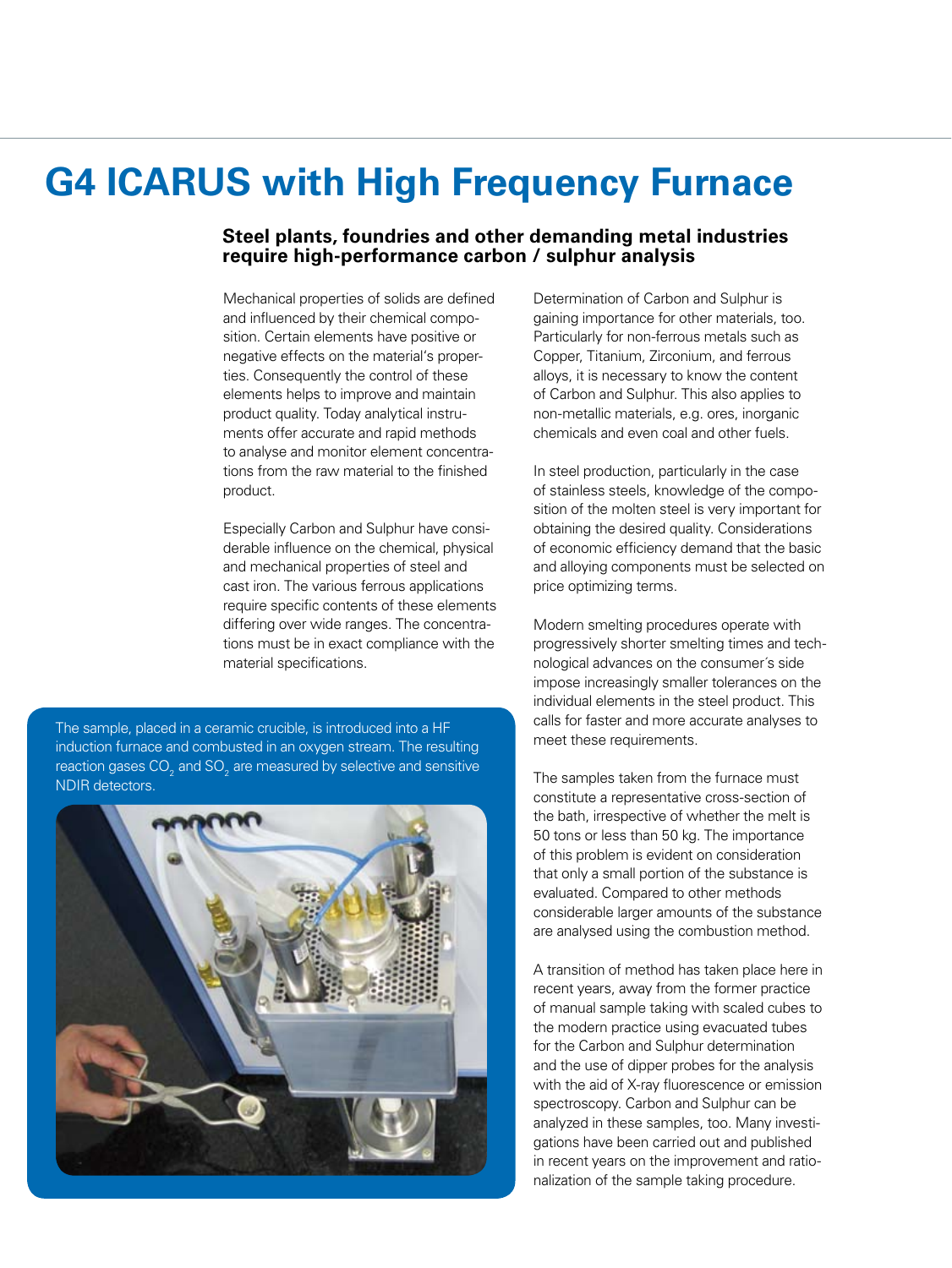### Analysis Software

G4 ICARUS' analysis software is clearly structured and easy to use. All tasks to be performed by the software are organised in four main screens.

On the main screen, the control display, all analyses and signal performance tasks are being executed. The weight may either be entered manually or directly imported via serial interface. The integrated weight buffer allows storage of as many weights as required. Current signal data will be presented in numbers and also as graphical wave form of the analysis. The analyzer can easily be controlled by push buttons. The results of the last five analyses are displayed simultaneously. It is also possible to re-load the signal waveform any time later.

The software supports various brands of balances. Sample weight can be entered manually or transferred directly from the balance to the CS analyzer via serial interface.

#### **At your service**



For further information regarding G4 ICARUS or any of our other instruments please call our local service or the headquarter in Germany. We will be glad to assist you with all questions you might have.

You can perform all analyses and signal performance tasks on the Analysis screen. Current signal data will be presented graphically. The results of the last five analyses are shown simultaneously. Even at later times you can call up any information in the result manager on this screen.

| $2.014 - 0.001$                       |                                         |                                                     | 互用属                    |
|---------------------------------------|-----------------------------------------|-----------------------------------------------------|------------------------|
| last component I<br>.                 |                                         |                                                     |                        |
| <b>Türkiyodon</b>                     | $\overline{\phantom{a}}$                |                                                     |                        |
| <b><i><u><u>Angelenge</u></u></i></b> |                                         |                                                     |                        |
| 4 Sarah Pietensian (untuk             |                                         |                                                     |                        |
| <b>Braker</b>                         |                                         |                                                     |                        |
| <b>Laternative</b>                    | m<br><b>Terrant</b>                     |                                                     |                        |
| <b>Skenman</b>                        | 19K<br><b>SANING</b><br>×               | $-4$                                                |                        |
| <b>Redoct &amp; Advertising Ave.</b>  | <b>Salesman</b><br>198                  |                                                     |                        |
| <b>ALAN AND</b>                       | w<br><b>State</b><br><b>ING</b>         | 5.46                                                |                        |
| <b>Enforcement</b>                    | $\overline{a}$<br><b>Income</b><br>1947 | <b>Side</b>                                         |                        |
| Washington of the development about   | <b>kansas</b><br>194                    |                                                     |                        |
| IF Could company.                     | <b>Terms</b><br>$\overline{a}$          | <b>Tight the of the</b><br>Eiropeouto Auctioblisand | <b>SECURE</b>          |
|                                       |                                         | Norther of days to comparedly                       | texas<br>$\frac{1}{2}$ |
|                                       |                                         | <b>Dalariser</b>                                    |                        |
|                                       |                                         | IT Easterdays                                       |                        |
|                                       |                                         | IT Dalen Buhl                                       | of take                |
|                                       |                                         | A S. Cam                                            |                        |
| <b>Takes</b>                          |                                         |                                                     |                        |
| <b>Deadly she</b>                     | <b>Contract Made</b>                    |                                                     |                        |
|                                       | W Steel Edward                          |                                                     |                        |

Program settings allow you to select all necessary conditions, such as parameters for HF furnace power and time for one specific application; these can then be stored as a set of configuration under a free selectable name. It is easy to call up different configurations for each application.

| <b>Elisabet ANY</b><br><b>MAR COMMANDERS</b> E                                                                                                                                           |                                                                                                                                                                                        |                                                                                                        |                                              |                                                                                               |                                                                                                     |                                                                                                          |                                                                               |                            | 反燃度 |
|------------------------------------------------------------------------------------------------------------------------------------------------------------------------------------------|----------------------------------------------------------------------------------------------------------------------------------------------------------------------------------------|--------------------------------------------------------------------------------------------------------|----------------------------------------------|-----------------------------------------------------------------------------------------------|-----------------------------------------------------------------------------------------------------|----------------------------------------------------------------------------------------------------------|-------------------------------------------------------------------------------|----------------------------|-----|
| <b>Sangki code</b><br><b>Carbon Band</b>                                                                                                                                                 |                                                                                                                                                                                        | з                                                                                                      | <b>C. Engineer</b><br><b>Carbon Bright</b>   |                                                                                               | <b>Fight</b><br>٠<br>* Suite                                                                        | 341.89.2908 05.05.2600                                                                                   |                                                                               | <b>Signifiate</b>          |     |
| <b>Marian</b><br><b>Trans</b><br><b>WE'LL JOHN</b><br><b>AMAZINE</b><br><b>Solution</b><br><b>BL15 (RH</b><br><b>London</b><br>ALC: UNK<br><b>WATER LINES</b><br>MLG JAN<br>\$5,12, (49) | <b>Titule</b><br><b>Alleged</b><br>$10.16 - 1$<br>1,444<br>17:44:06<br>6.166<br><b>Linkedd</b><br>6 Kill<br>10010-006<br>$41$ Tokyo<br>Undergrad Artists<br><b>CALLAGE</b><br>ALC: UNK | <b>Lances Lank</b><br>$\mathcal{L}$<br>$\overline{\phantom{a}}$<br>$100 - 1$<br>m                      | <b><i><u>Internet</u></i></b><br>÷<br>×<br>и | <b>Michael Real</b><br>15, 264<br><b>SCHOOL</b><br>32.644<br>103, 668<br><b>SLAN</b><br>10.44 | <b>Easter</b> Lock and<br><b>SALE N</b><br>\$1100.54<br>6,5100 %<br>0.0000196<br>4,000 %<br>0.00016 | <b>Suite of</b><br>Like 1s.<br><b>SATIFIE</b><br>Land N.<br>Lake bit 16.<br>Libertal Inc.<br>Lideral No. | <b>Joseph</b><br><b>WORRY</b><br>name<br>44486<br>31,080<br>\$5,000<br>kidsky |                            |     |
|                                                                                                                                                                                          | <b>Burnber of porving</b><br>Average:<br><b>Shawhard deventure</b><br>Vanation<br>Vanation coefficient:<br>Mirumazo<br><b>Mandatain</b>                                                | <b>STATION</b><br><b>Follow</b><br>3 - 3 - 4<br><b>STATISTIC</b><br><b>STARKY</b><br><b>ST.2 1 1 K</b> |                                              |                                                                                               |                                                                                                     |                                                                                                          |                                                                               | (" Philo in wheeling and y |     |

The Statistics screen shows the evaluation of all analyses: Values for average, standard deviation, variance, variance coefficient, minimum and maximum values will automatically be displayed on the screen. An attached printer allows the easy printout of all data.

### **Analysis screen**